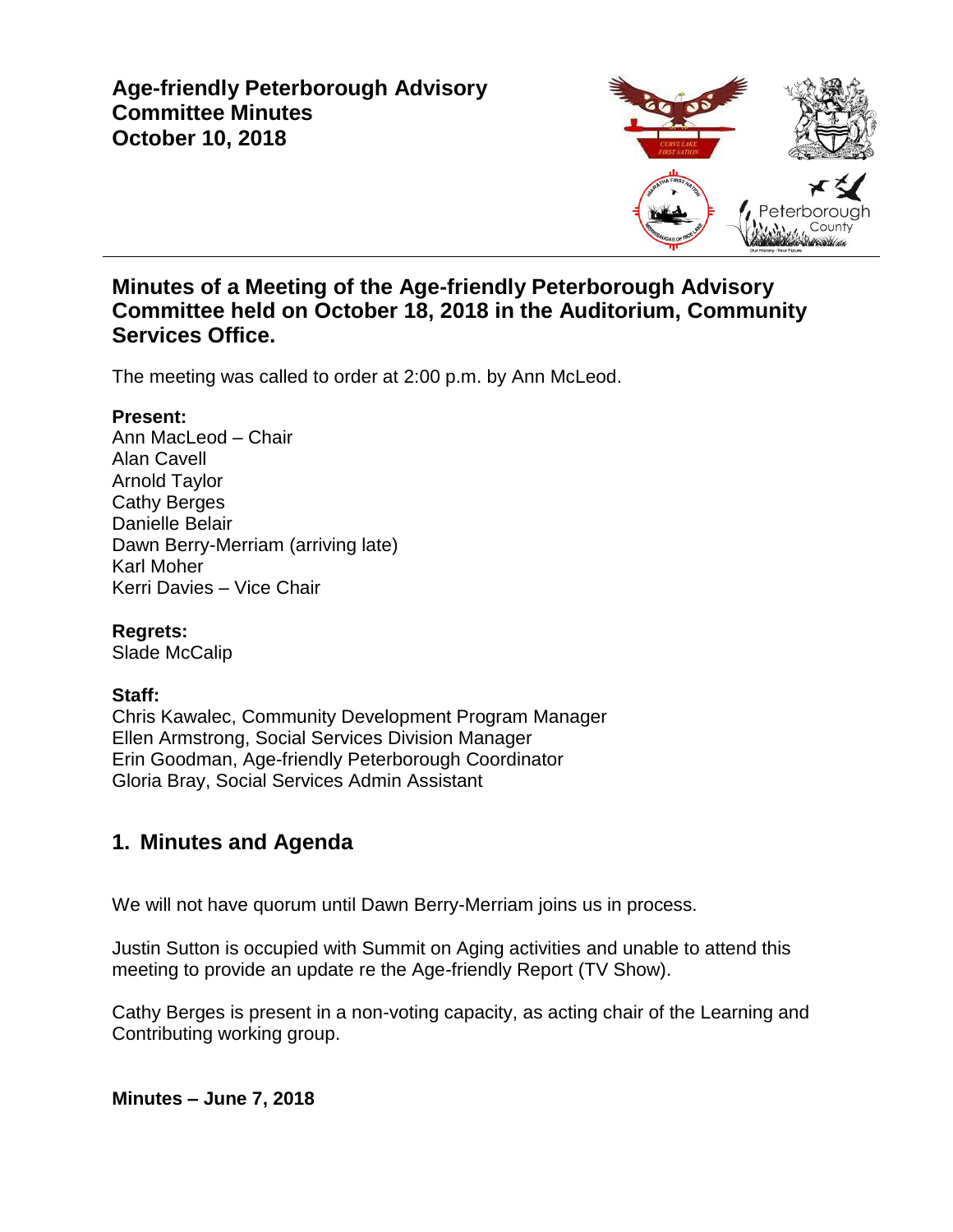Moved by Alan Cavell

#### **That the minutes of the Age-friendly Peterborough Advisory Committee held on June 7, 2018 be approved once quorum achieved.**

Quorum achieved with arrival of Dawn Berry-Merriam at 2:45 p.m.

"CARRIED"

### **Consent Agenda**

No items were passed as part of the Consent Agenda

### **2. Disclosure of Pecuniary Interest**

There were no disclosures of pecuniary interest.

# **3. Community Development Program Manager Report AFPAC18-009 Status Report of the Community Development Program Manager**

Moved by Kerri Davis

**That the Age-friendly Peterborough Advisory Committee approves the recommendation outlined in Report AFPAC18-009 dated October 10, 2018 of the Community Development Program Manager.**

**That Report AFPAC18-009 be received for information.**

"CARRIED"

### **4. Community Development Program Manager Report AFPAC18-010 Housing and Health Navigation Study**

Moved by Alan Cavell